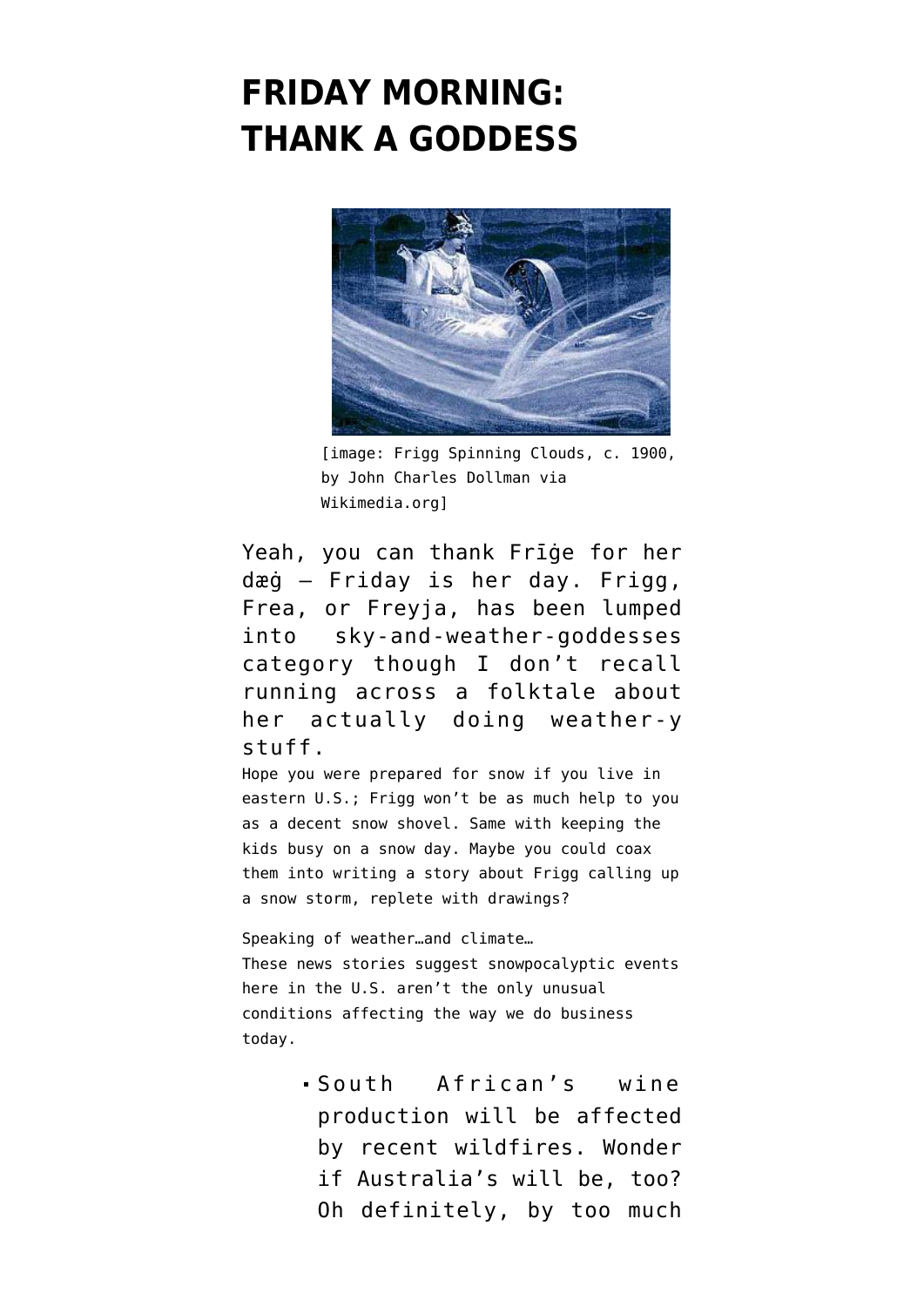rain as well as drought and bushfires.

- Milder than usual weather [hurt retail spending in UK](http://www.bloomberg.com/news/articles/2016-01-22/u-k-retail-sales-plunge-as-mild-weather-curbs-clothes-spending). Lucky for our former British overlords we've exported our Black Friday to give them a temporary boost in sales.
- The worst drought in two decades [spurs Zimbabwe to](http://www.bloomberg.com/news/articles/2016-01-22/zimbabwe-begins-cloud-seeding-to-combat-drought-daily-news-says) [seed clouds.](http://www.bloomberg.com/news/articles/2016-01-22/zimbabwe-begins-cloud-seeding-to-combat-drought-daily-news-says) Ugh. Not good. If they're seeding there, what happens to rainfall in Mozambique, Malawi, and Madagascar?

Note: My spell check app offers "snowpocalypse" and "snowpocalypses" after I wrote "snowpocalyptic" — even spell check insists mega-sized snowstorms are now a regular occurrence.

Dutch tech firm Philips' sale of Lumileds division halted No specific details were shared, but the Senate Committee on Foreign Investment in the United States (CFIUS) [blocked the sale](http://www.reuters.com/article/philips-lumileds-sale-idUSL8N1560FK) of Philips' California-based lighting component manufacturing subsidiary. Note the article refers to "Asian buyers," and mentions further down the story that Chinese firms were involved in the buyers' consortium.

Seems odd this sale was blocked by CFIUS, but not that of chipmaker [OmniVision Technologies](https://recode.net/2015/05/01/omnivision-to-be-bought-by-chinese-investors-in-1-9-billion-deal/) last May, or [Freescale Semiconductor](http://www.mystatesman.com/news/business/austins-freescale-being-sold-in-118-billion-deal/) in March (though perhaps the [previous owners](https://www.pehub.com/2015/03/pe-owners-to-show-tiny-gain-on-freescales-16-7-bln-sale/) of Freescale may have been a factor).

Military vendor for AV and building systems sold devices with backdoor Not only a hidden backdoor, but packet sniffing capabilities [found in the AMX brand NX-1200](http://arstechnica.com/security/2016/01/media-devices-sold-to-feds-have-hidden-backdoor-with-sniffing-functions/) [model building controls device.](http://arstechnica.com/security/2016/01/media-devices-sold-to-feds-have-hidden-backdoor-with-sniffing-functions/)